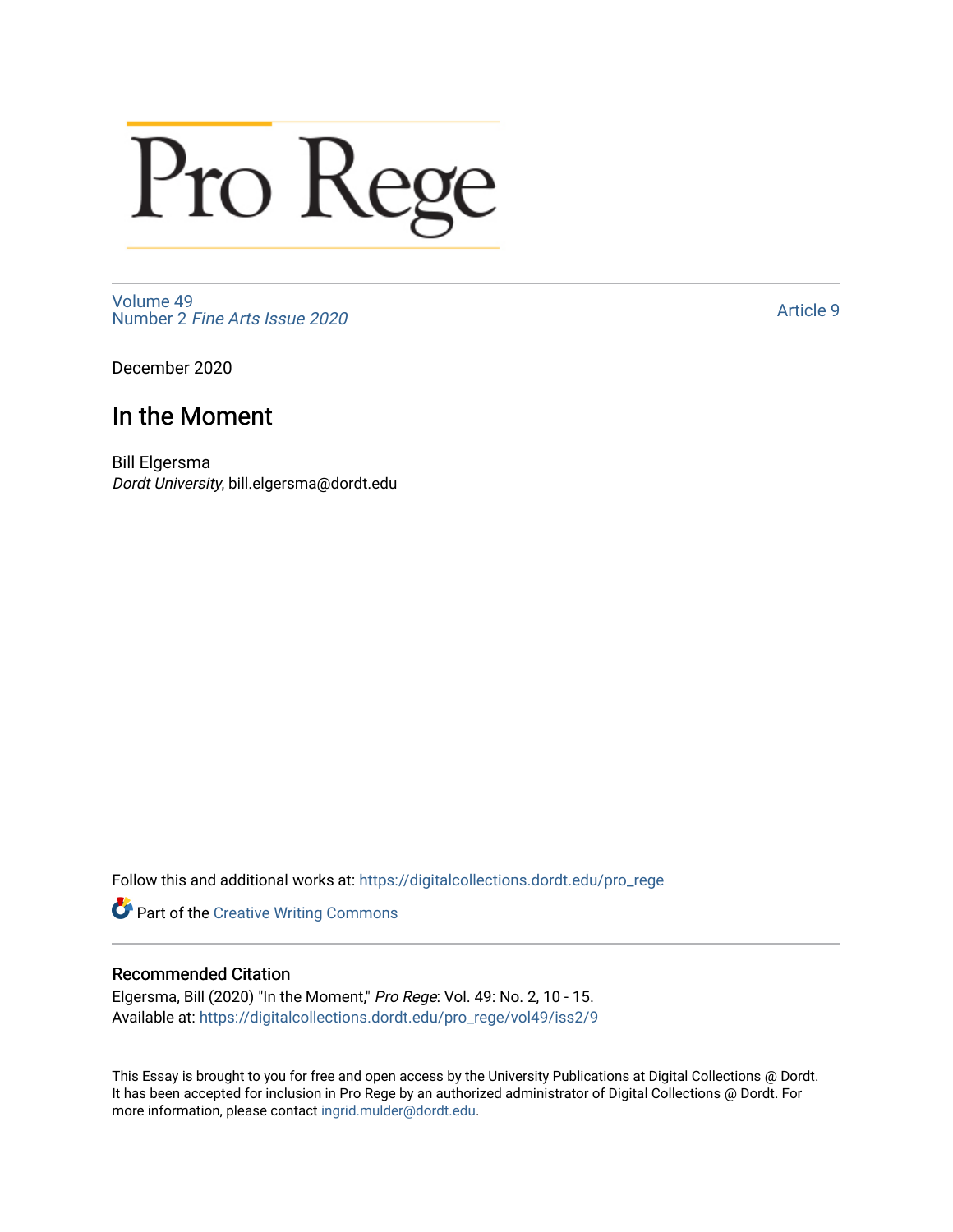## In the Moment

#### *Bill Elgersma*

I have a theory. It isn't scientifically proven, but I have seen the results so often, I struggle to believe it isn't true—at least for some of us. And it goes something like this.

In our brains, I think there is this vein or channel known as the dumb pathway. It is fed by veins that include ingredients like logic, reason, consequence, experience, fun, ignorance, entertainment, and stupidity. Each of these ingredients enters the mix in varying amounts, depending on the size of the vessel carrying it. At a very young age, the largest of these veins is ignorance, which feeds the dumb pathway, but no one is at fault. "Don't touch the stove; it is hot," means nothing to a two-year-old until she burns her hand, whereupon the experience vein starts to grow to add a larger dose to decision-making.

As people age, all these veins grow or shrink. A ten-year-old male with a cigarette lighter hasn't yet developed logic, reason, or consequence veins, but the fun, entertainment, and stupidity veins have grown enormous—with stupidity leading the pack. By 18, the same male with a vehicle is not aware that these veins have been shrinking experience has been squeezing them out—even though he's doing 140 mph on Hwy 20 between Alden and Pasaide to get home before curfew, and attempting to outrun the cops is like a burst aneurism in the stupidity vein, and the six-month license suspension is causing that same stupidity vein to shrink even more. So, by the time some of us hit our sunset years, logic, experience, and consequence rule our lives while the rest have atrophied from lack of use. We have become the most insulting of all adult words: careful. Fun? Entertainment? Ha. Sledding down a hill with our grandchildren after an ice storm has us laid up for two weeks thinking about hot baths, heating pads, and a cane: Stupid? Not if we can help it. We know better, so we have shut that stupidity

vein down.

However, nothing is ever quite as precise as we would like to believe, and sometimes that stupidity vein revives just long enough to have us reflecting on ourselves and somewhat frightened by what we have not learned. Typically, these include things like turning on the grill with the lid down, and when it does not ignite, flipping it open and pulling out the lighter. Propane pools, and the first time that lighter sparks, our knuckles, eyebrows, and hair—poof—all curl up with that distinctive burnt-hair smell, and we get our wife's best attempt at hair stylist late on a Saturday night so we can sit in church on Sunday morning looking semi-respectable. Now we don't open the lid when we flick the lighter, so it explodes just a little with the flame only licking off the hair on our lighter finger, while the voice shouting in the background reminds us of the past. The vein continues to shrink but it's not gone....

When I texted my wife that I had high-centered the Expedition in a snowbank while she was sitting beside a pool in Florida, the return text was, "Sounds like old times."

I come from a culture of tow-ers: people with a chain or tow rope tucked away in a back corner of every vehicle, waiting for the opportunity to drag someone—anyone—out of a ditch, snow bank, median—whatever has rendered them immobile.

I suppose this singular education came from the tractors that were part of our farm. The D Case had a crank permanently mounted up front, the only key in a time we no longer remember, and the John Deere had a crank hole—and a holder on the tractor where the crank was stored. The steel handle was shiny from use. Batteries were installed on the tractors with a nod toward the future, but more typically a monument to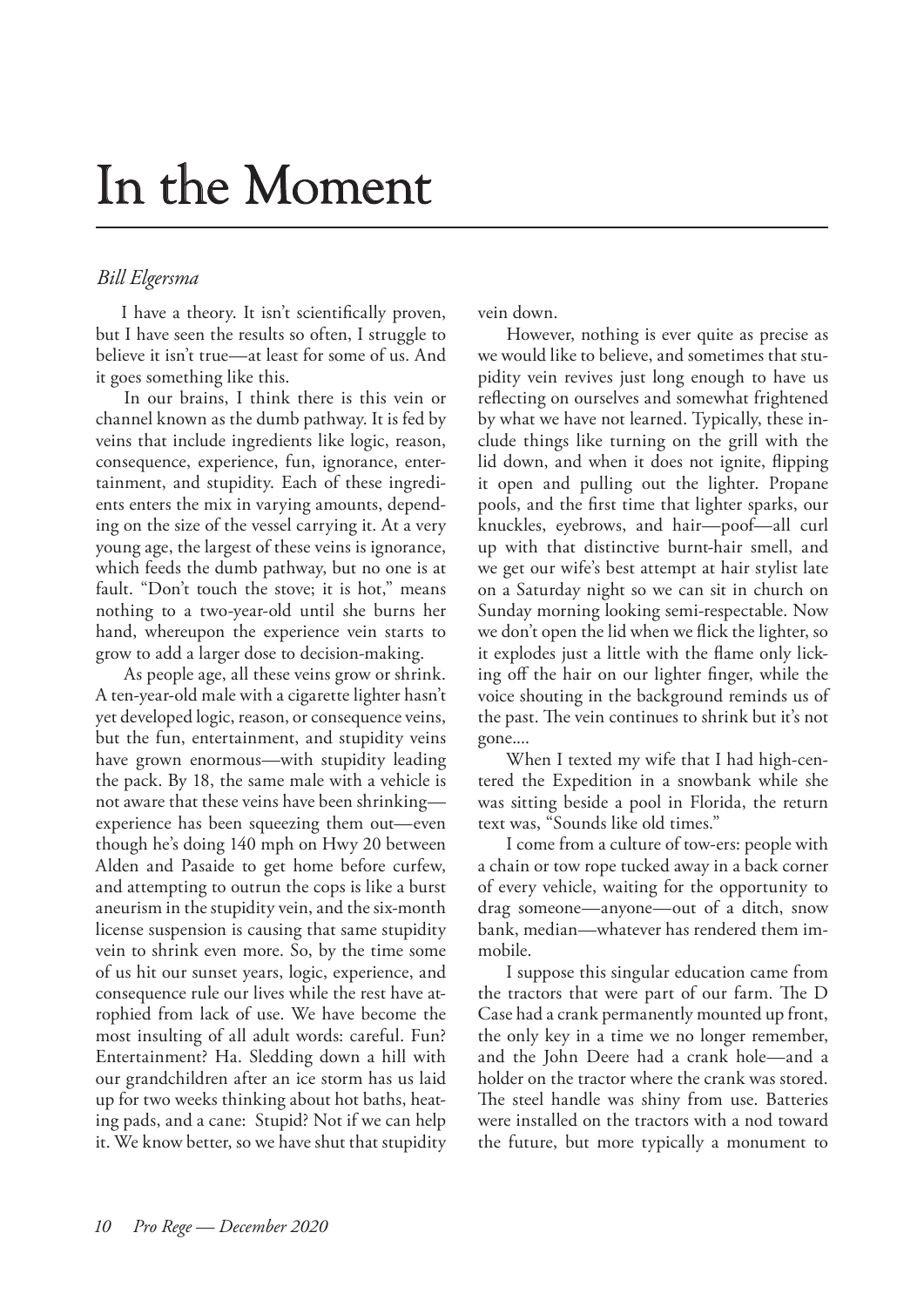what technology couldn't do than could. By age seven, we'd learned how to keep our hand open without wrapping our thumbs around that crank to keep from breaking them if the tractor kicked.

We'd also learned that our tractors were never guaranteed to start, so we parked them on a hill—drove to the top and stopped with the front wheels pointing down and killed the engines while leaving them in second gear. The key was to stop precisely at the tipping point and ensure second gear was holding.

Notice that no mention of brakes or parking brakes is included. Philosophically speaking, brakes may have been an imposition on our dreams as farmers. The closest acknowledgment to slowing down was sunset because no one dreamed of working a tractor without lights at night. There was no stopping, no holding back, no restriction—just full speed ahead.

The truth is simpler and less philosophical who needs brakes? These are tractors, so ours didn't. Need to stop? Ditch it, as in ride it into the ditch and back out once it stops. More importantly, plan ahead. Look ahead. Think.

In all of this comes the singular education of towing. The next time the tractor was needed, you went out to the hill, hopped up on the beast, turned on the switch, pulled the choke, gave it fuel, and, depending on the tractor, either depressed the clutch pedal with your foot or pulled the lever for the hand clutch. As it gained momentum down the hill, you dumped the clutch, and if the tractor was behaving, it coughed, sputtered, and then came to life and took off around the corner, leaving you frantically cutting the fuel before you launched into the ditch. However, dumping the clutch too early meant the tractor lost momentum and wasn't going anywhere. Here is where towing begins.

Having at least one vehicle on the place that was guaranteed to run was critical, so if you screwed up, someone else would get that vehicle while the dough-head who didn't get it went to get the tow cable. For the most part, it took very little to fire up the tractor, but early in our experiences, too much throttle had the 30-foot cable sling-shotting it around the pickup like a water skier on a corner—without brakes. We improved through necessity.

The theme of towing continued into our

early driving experiences. In teenage years when school was cancelled due to snow, while most students would take the opportunity to drive to town to shop, my brother and I would take our VW Beetles to jump snow drifts—with a chain in the trunk. Now Bugs have what is called a floor pan instead of a frame. In deep snow, this pan functions more like a sled and tends to lift the wheels off the ground and high-center it—a little like a Dachshund in snow. The only way to get it mobile is to dig out the snow with a longhandled shovel or throw a line on it. We would space ourselves far enough apart so that if the first car got stuck, the second would be able to free it up—sometimes entertainment is hard to come by in the backwoods of Ontario.

The last time I was dragged any distance was 1980 outside of Wawa, Ontario—up north in Western Ontario where moose-crossing signs are as familiar as no-parking signs in the Toronto. Highway 1—aka Trans Canada—is the only road that runs the entire country, and in that area, it was a two-lane road sparsely traveled in October. I had been driving for 20 hours when suddenly my Bug just quit. Dummy lights came on, and nothing. Immediately I pushed in the clutch while the Bug was coasting and dumped it because, inherently, I know how to bump-start a car, thanks to my youth. It didn't fire. Nothing.

It quietly rolls to a stop and I sit there on the side of the road, too buzzed to think. After a few minutes of checking the obvious—yes, I have enough fuel; no, the key did not mystically short out—I get out of the car and open the hood. I grab the fan belt—the single most important item on this air-cooled engine—and I rotate it. The engine moves, so I know it is not seized. And it does not smell hot—the scent of death for Bug engines. This is a good sign. But I've got nothing, and other than the possible presence of moose, wolves, bears, and beavers, this section of road is deserted. I don't recall seeing a house, and cell phones did not exist. A half hour later, the Bug is still sitting on the side of the road with the hood up and me with my thumb out looking to hitch a ride back into town when a forestry truck stops. The driver winds down his window and asks, "Where you headed?"

"Wawa" I tell him.

He looks me up and down and says, "You're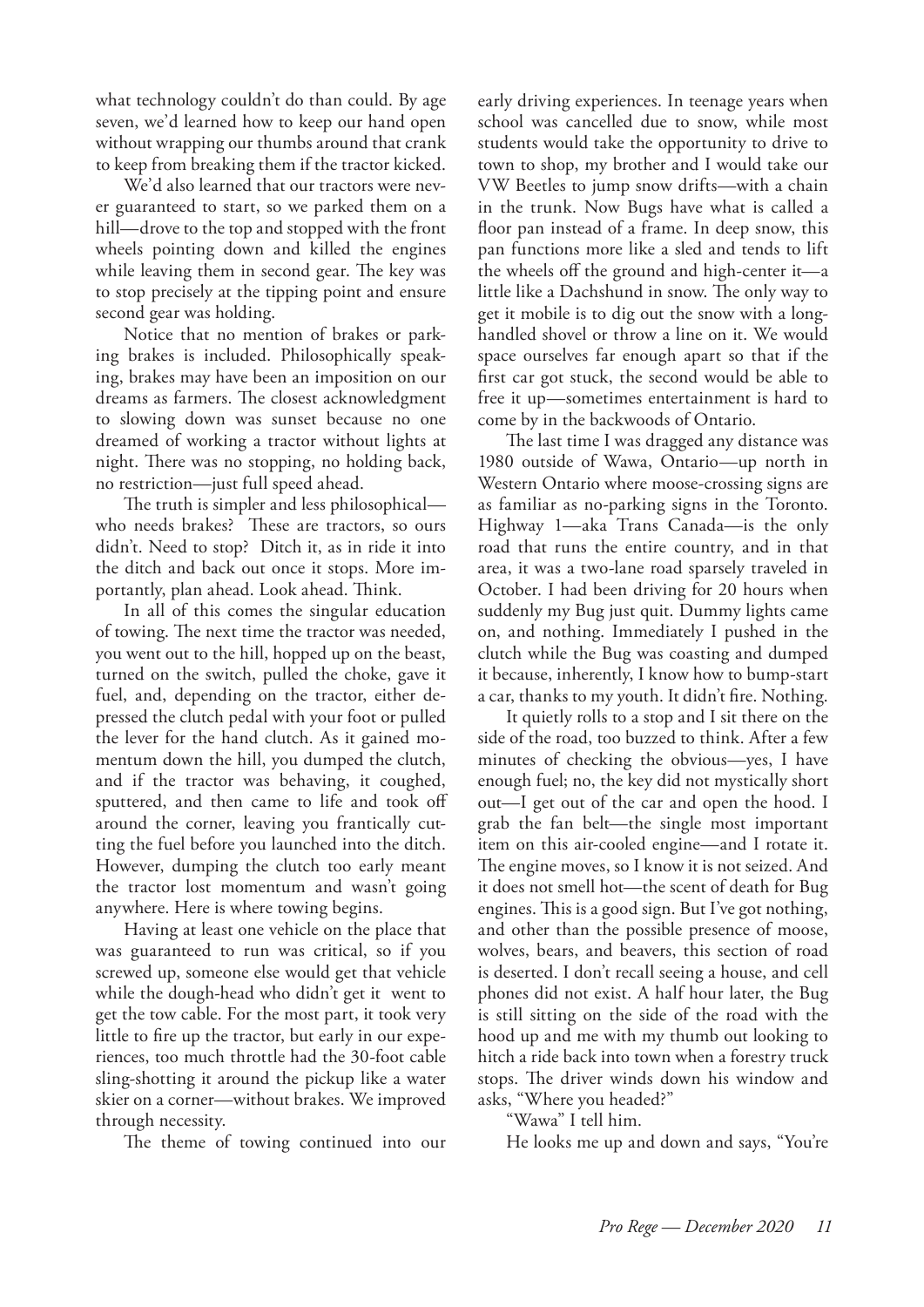going in the wrong direction, eh?" and drives off. I stand there watching the truck get swallowed by the bush, retract my thumb, and slowly walk to the other side of the road to contemplate my disorientation. About 10 minutes later the same truck shows up, pulls in front of the Bug, and hands me his tow rope. I tie it onto his hitch and my bumper, and he drags me into town, where three hours later I am once again mobile.

After that I graduated to the world of tow bars, and often the vehicle being pulled was a Bug. A particularly abused Bug I owned put more miles on a tow bar than it ever did being driven. But it functioned as a particularly unique trailer, I suppose, in all my moves. Another one trailing behind me came into service when the clutch fan on the Ryder truck decided it didn't like the heat outside of Park City, Utah. Unhitching the Bug, one of us drove it up the hill that the truck refused to climb, and the other followed in the truck behind, pouting and sulking at the comeuppance of that car.

Somewhere in the middle of my travels, a friend who owned a welding business made me a tow bar. Up until that point I had made tow bars to custom-fit my Bugs, and they were not what most would call safe. Sure, they bolted up and we got from point A to point B, but my guardian angel must have done overtime. When Howard saw that setup, he took me to his shop and crafted a work of art. A road grader blade and ¼-inch channel steel had the bar at about 100 lbs, but it was not going to bend or break. And nothing was going to come loose. That was in 1986.

Through time and experience, I would like to believe we get smarter, but that isn't always the case. Independence gets in the way, and we believe by sheer determination we can do something now that we did at an earlier age. The real problem is we now weigh all the possible outcomes where once we just did it because we didn't believe there could be any outcome except the one we expected. The stupidity vein has atrophied but still exists. The vehicle was a 2004 Expedition, and I made the mistake of answering my phone.

"Hi," a bright female voice sparkled into the phone. "Um, ah, Kathy told me you might be able to help me," she sounded young and hesitant and definitely unrecognizable.

"Okaaay. Kathy who, and what can I help you with?" I responded. We established mutual acquaintances, and I came to find out that she was having problems with her Expedition and wanted to get rid of it.

Being cheap, I always opt for repairs first, if possible, so when I began to ask her what was wrong and whom she wanted me to bring it to, she cut me off and told me she already had another vehicle and wondered if I would know anyone who might want it. Sometimes I feel like a horse trader because this happens more often than I would like to admit. The phone rings and someone says, "Say Bill, you know anyone looking for a car?" Or, "Say Bill, I am looking for a car. Know anyone with anything?"

Sometimes I do, sometimes I don't. Often those calling are either looking for something really cheap or selling something with high miles and know they won't get much money for it and hope to do better privately. I am always nervous for fear of the car being a lemon and I am the one in the middle.

I tell her I will check around and immediately go to the closest thing I have to family in this town: two guys that drink motor oil for breakfast and smoke tires after supper. They live in the world of cars, and when I ask them, Harv squints at me through a cloud of cigarette smoke and mumbles, "We don't get much call for Expedition parts. Can't give you more than \$100.00 for it."

I tell him thanks and get back to her with that news. She doesn't seem to care, but it bothers me. Surely a vehicle worth \$42,000.00 in 2004 has to be worth more than 100 bucks. And that is my first mistake. I ask her for the keys, and when they arrive, I get in and start it up. "Runs smooth. No typical Ford rapping or ticking on startup, no dummy lights on; everything seems to work," I think. I tell her I will buy it, and she iss relieved to have it gone. "I don't want it, but someone will," I imagine. However, I don't' drive it because there are no plates on it, and I am old enough not to take those chances anymore. Experience does have value.

Later that week when I have time, I start it again and conduct a more thorough inspection. Everything seems to check out—until I step on the brake pedal. It feels a little slushy, and about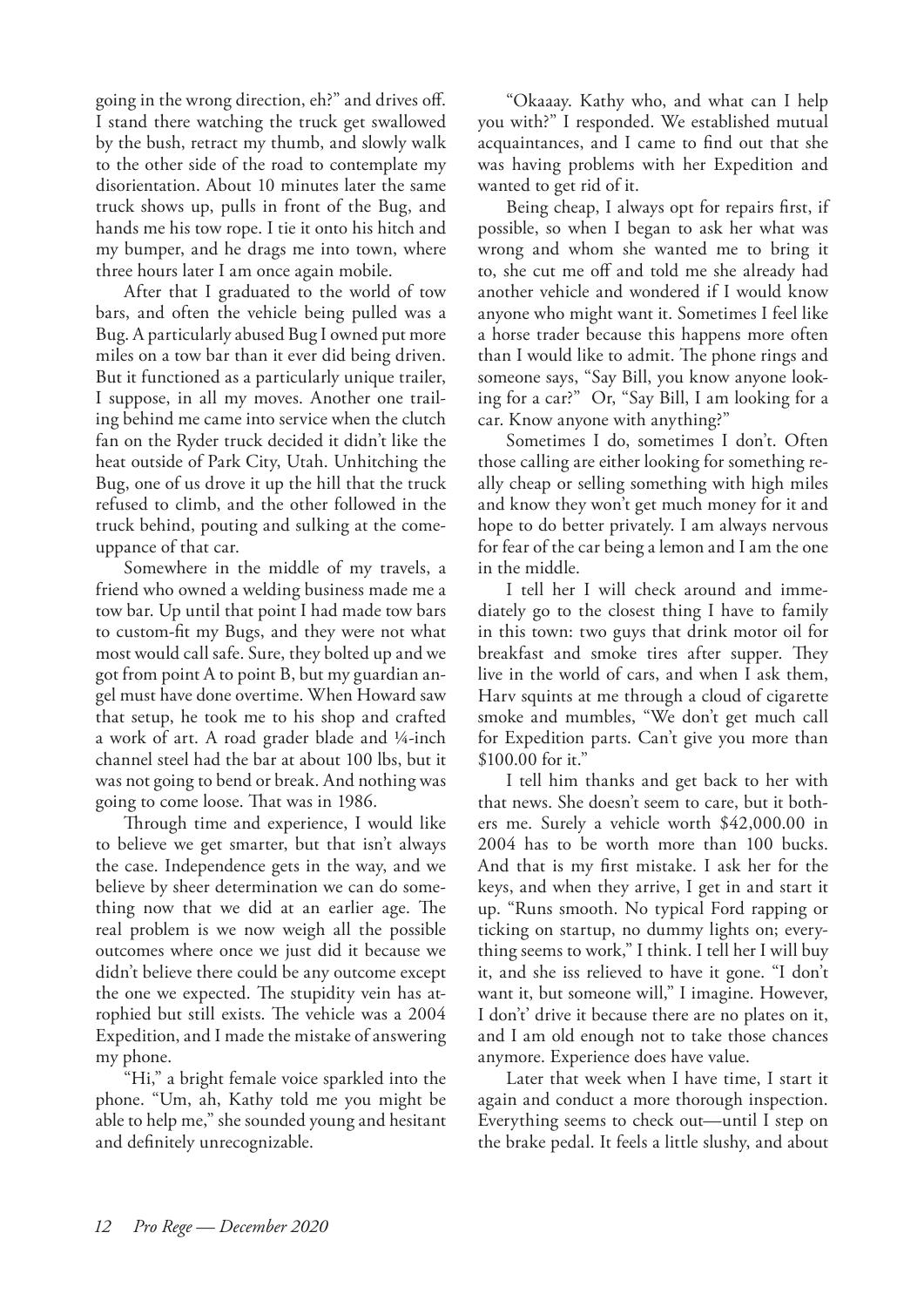the third time I depress it, the pedal slowly sinks to the floor—not an unfamiliar feeling to me. As owner to perhaps as many as 35 vehicles in my life and perhaps seven of them truly road worthy, I have experienced that sinking feeling far more times than I prefer. However, the upside to this scenario is that the vehicle is peaceably idling in Park in a parking lot, not coming down the Escarpment above St. Catharine's with a dropped shift, the air brake warning-light frantically blinking, and the buzzer sounding like a 5-alarm fire where I bounce the Louisville over the curb into a field to avoid the red light and the cross traffic that look like tin ducks in the shooting gallery at the fair.

I depress the pedal several more times, and then the brake warning-light leers on the dash. For those wondering, the color of dash lights is something of a psychological orientation. Yellow means sort of—whatever—like the low-tire light we now have because we aren't smart enough to gauge whether our tires are low; orange means start thinking about it, like a suggestion, and red means don't even think about it—like a command. Stop now. The light is definitely red.

I get out of the vehicle and down on my hands and knees in the snow to see fluid dripping from the left front corner of the vehicle to form a puddle. "Great," I mutter, "a brake line." Brake lines are given to corroding in road-salted climates, and a look at the undercarriage assures me this vehicle has spent its life in salt baths. All of the brake lines, along with most of the rest of the undercarriage, sport that scaley-rust, flakey complexion. What happens is that corrosion eats at the line, and over time the hydraulic pressure of the oil inside the line presses through the rustthinned walls, and a pin-hole leak develops.

In Iowa, January is a bitter month—perhaps the bitterest. Christmas is over, and typically the weather behaves long enough for relatives to return home for the holiday and then sneak out before the cold settles in—at least that is what all involved hope. But after that brief respite, the state gets its pound of flesh for whatever pleasure is enjoyed with family, and the temperature plummets. This year is no different. At 20 below, my wife tells me, "I am going to Florida to sit by a pool." I tell her, "I am going to work." And in the middle of all this, a vehicle with no brakes

sits in a public parking lot, and it needs to go to a garage. I do not fix vehicles outside at 20 below unless stranded on the side of the road an hour from everywhere with no other choice. Frostbite on three fingers and one ear taught me that lesson.

The struggle with moving the Expedition is *no brakes*. "Use the emergency brake," some might think. Rust also corrodes emergencybrake cables, and when used for the first time in several years—or decades—they have a tendency to seize up, which means the driver must crawl under the back end of the vehicle and cut the emergency brake cables with a side cutter in an attempt to free them. I rule them out, so I also rule out putting a chain on the vehicle and dragging it across town. Rolling will not be a problem. Not hitting the vehicle pulling me, or worse yet, pushing it through a stop light across a busy highway will be. But rather than calling a towing service to flat-deck it to a garage, I decide to tow-bar it instead. After all, I still have my military-grade tow bar that hasn't seen use in 25 years and three moves. I just need to adapt it to the Expedition.

Thinking about it after the fact, I see that everything would have been okay if I had been able to drive the vehicle a little so that I knew its quirks, but *no brakes* does not provide options, so I was, as is said, "left to my own devices."

I take the grinder to the tow bar and change the channels for connecting it, make adapter brackets to attach to the vehicle, and on a frigid Saturday morning, just after dawn, I install the tow bar and connect it to my pickup.

Now, I don't know if it is the temperature of 20 below or the stiffness of the steering knuckle—a known flaw on those vehicles—but shortly after I attempt to pull the vehicle around a corner, I hear a snap and everything goes kittywampus. I stop. A quick look shows me my military-grade tow-bar connector has failed. I have been hauling that anchor with me from 1986, and now in my moment of need, it breaks? Seriously? Now what?

Contrary to what many who believe they know me might think, I always have a backup plan when it comes to vehicles. For most of my adult life I have traveled with a toolbox in my car, as important as, or maybe more so than, my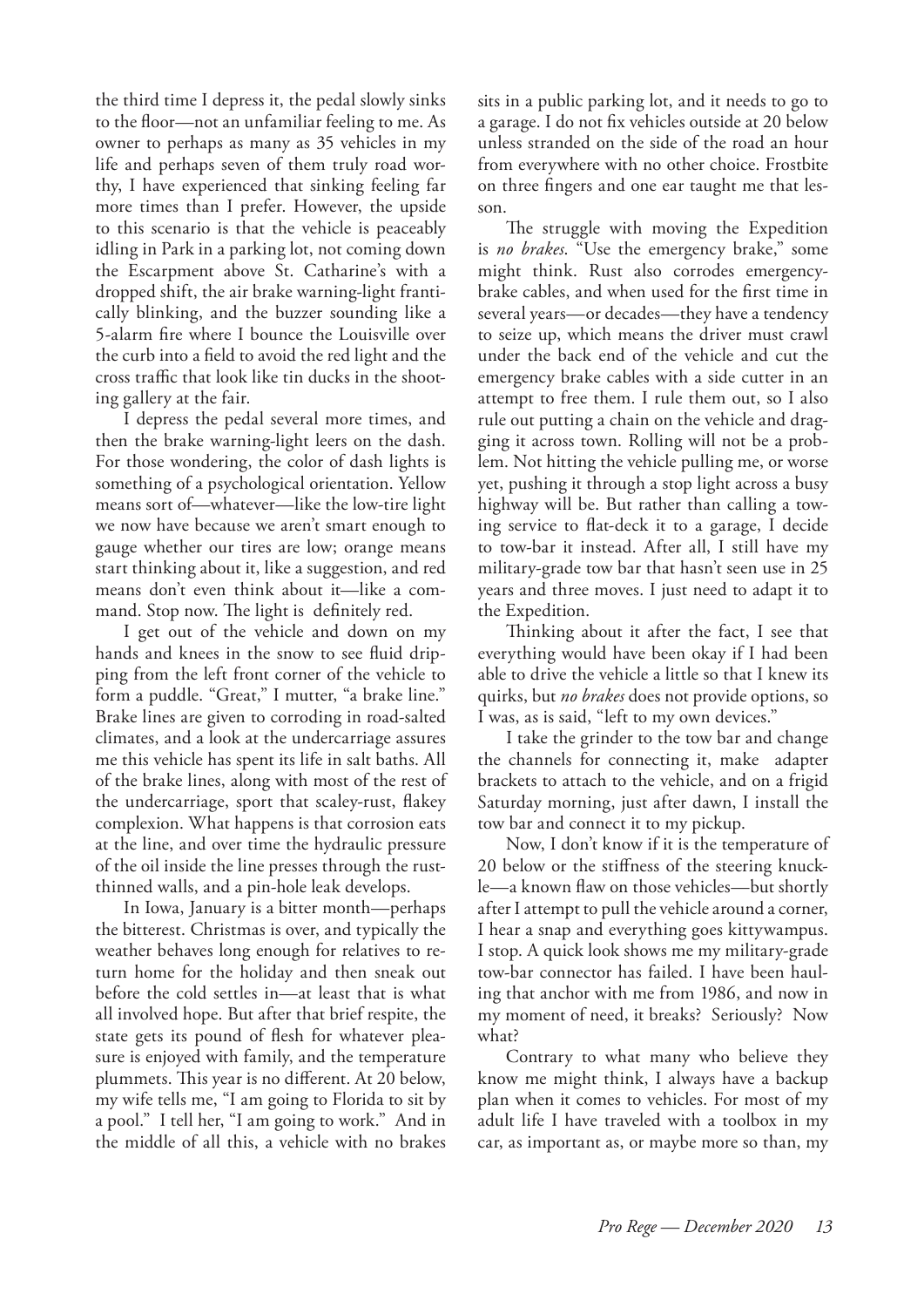suitcase. A long time ago my wife stopped asking about that. To this day, I have a hydraulic floorjack in the back of my vehicle so I don't have to fight with cheap, flimsy axle jacks in the event of a flat tire. I read up on all known flaws of my vehicles and replace the parts before they fail so that I'm not jammed in a bad situation. And sadly, I still have a backup vehicle in the driveway in the event that one of them takes ill. I am sure there is a clinical diagnosis for my behavior, but I sleep better at night with these assurances.

However, when I hear the snap of the steel and I see the Expedition veer to the left, I realize that I have not considered the tow bar breaking, and I do a bad, bad thing. I revert back to a time and place I haven't been in a long, long time. I disconnect the tow bar, park the truck, and get in the Expedition. In a second's time I decide to drive it to the garage—a really dumb idea, not realizing how dumb it is until I am in so deep, as Shakespeare would say, "to go back is as tedious as to go o'er." If I had been paying close attention, I would have felt the stupidity vein deluging my brain.

Referential justification may not be a clinical term, but it serves me well in the moment. Shoot, I had been doing this early in life on a regular basis. What is so different now? Well, the differences I neglect to consider are things like being in a town instead of out in the country or the possibility of running into not only someone's car but perhaps an ambitious although misguided jogger running at 20 below zero. Or rolling through a stop light onto a state highway with oncoming traffic that is not expecting a vehicle to roll through because green means go and red means stop and they clearly have the green light and I clearly have the red. These realizations only materialize once I have left the parking lot.

Like I said, the vehicle runs well; the transmission is smooth; the defroster has cleared the windshield. The only problem is stopping, so I begin to work the transmission. If I don't drive over 10 mph and I drop the transmission into low, my Expedition will slow down almost to a stop. Certainly it takes some distance, but eventually this occurs. If I hit someone at that speed, it will only be a few thousand in repairs as opposed to writing off their vehicle.

I coast to the first stop sign and put it in neutral for the last 10 feet. We crunch to a stop with the snow creating resistance. I begin to feel good. The Expedition creeps around that corner and we are on a straight run—more like crawl—to the stop light.

Now small towns have few stop lights because mostly they are not needed, but the reason they exist is because of the volume of traffic traveling the crossroads and the inability to enter intersections without some sort of intervention. The stoplight in my windshield is a major concern because it controls a state highway that runs through the town, and I am traveling the road that intersects that state highway.

Typically, the light gives preference to the highway, but for the benefit of those turning left, there is a token amount of time for four to five cars to get through if the drivers are paying attention. Although no other cars are out this early, I must have been car seven or eight. From a distance I lurk, watching my light change from green to red, and like a cat stalking a mouse, as I creep closer. It turns green, and I make a run for it.

Now, making a run for it means speeding up to 20 mph—a decent speed for a vehicle with a red brake light illuminating the dash, but not nearly fast enough to close the distance in time. I hope I am going to make it, but it doesn't take long to realize that it is not going to happen, and I say to myself, " Self, hope is not a strategy," and frantically drop the gearshift into low. However, the automotive engineers have decided that at 20 mph, it should not go into low, so the transmission over-rides the gear selector and instead erupts with horribly derisive sounds. To appease it, I have to bump it up to  $2<sup>nd</sup>$  with no reduction in speed and a red light glaring at me. It is now happy, and I am freaked.

But instincts kick in, and just like 1977, in front of Arnie Koekkoek's house, in my '68 Volkswagen Beetle when the gas pedal went to the floor because the carburetor froze open on that same patch of road, I pull hard to the right and high-center the Expedition on a snow bank. But rather than coming to the expected abrupt halt, the all-wheel drive plows on through. I run the curb and turn right onto the highway just as if I might have planned it, with the glow of a red stoplight glaring at me.

However, at this precise moment, an unsuspecting semi loaded with hogs enters the inter